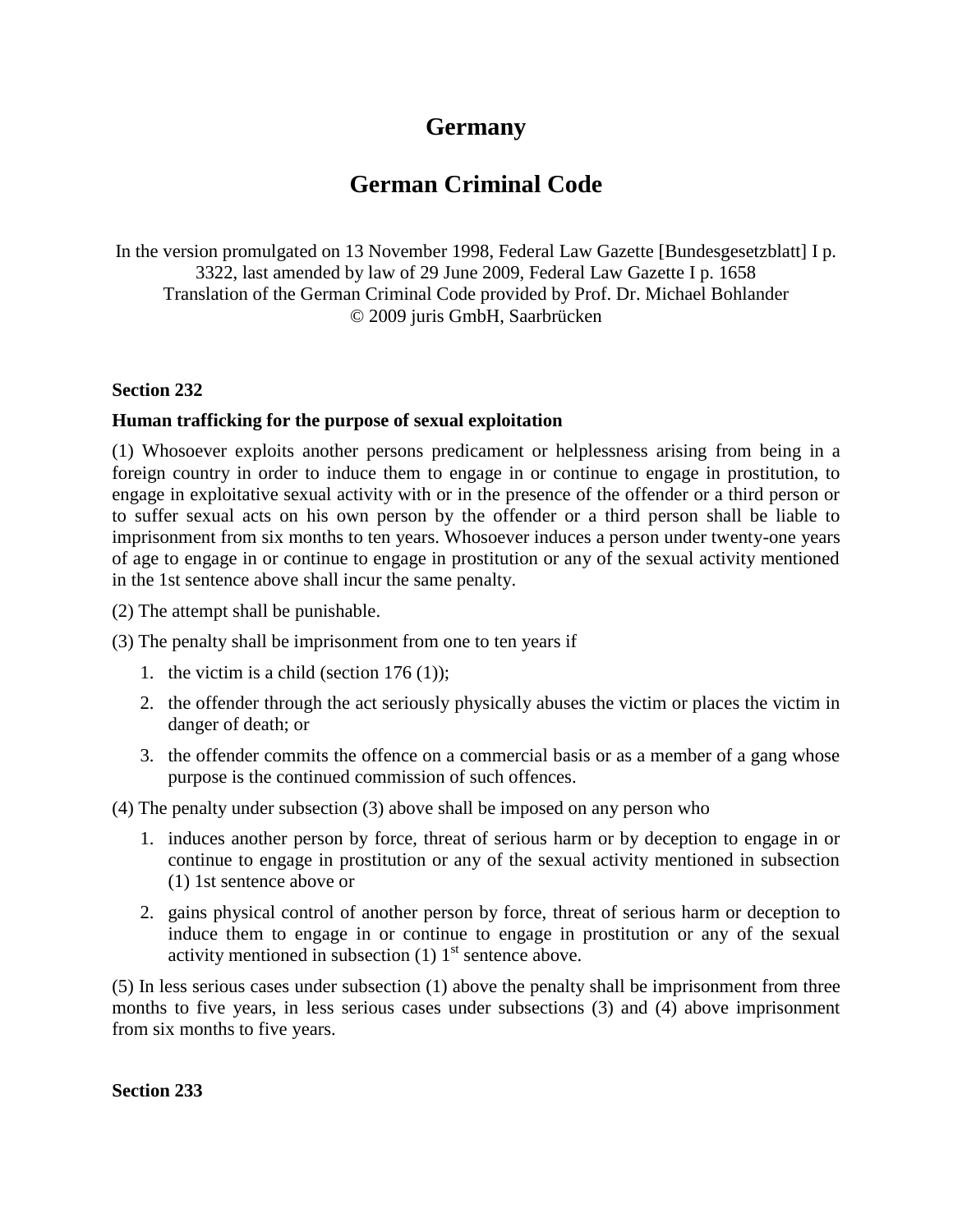#### **Human trafficking for the purpose of work exploitation**

(1) Whosoever exploits another persons predicament or helplessness arising from being in a foreign country to subject them to slavery, servitude or bonded labour, or makes him work for him or a third person under working conditions that are in clear discrepancy to those of other workers performing the same or a similar activity, shall be liable to imprisonment from six months to ten years. Whosoever subjects a person under twenty-one years of age to slavery, servitude or bonded labour or makes him work as mentioned in the 1st sentence above shall incur the same penalty.

- (2) The attempt shall be punishable.
- (3) Section 232 (3) to (5) shall apply mutatis mutandis.

### **Section 233a**

#### **Assisting in human trafficking**

(1) Whosoever assists in human trafficking under section 232 or section 233 by recruiting, transporting, referring, harbouring or sheltering another person shall be liable to imprisonment from three months to five years.

(2) The penalty shall be imprisonment from six months to ten years if

- 1. the victim is a child (section  $176 (1)$ );
- 2. the offender through the act seriously physically abuses the victim or places the victim in danger of death; or
- 3. the offender commits the offence on a commercial basis or as a member of a gang whose purpose is the continued commission of such offences.

(3) The attempt shall be punishable.

#### **Section 233b**

#### **Supervision order, extended confiscation**

(1) In cases under sections 232 to 233a the court may make a supervision order (section 68 (1)).

(2) Section 73d shall apply in cases under sections 232 to 233a if the offender acts on a commercial basis or as a member of a gang whose purpose is the continued commission of such offences.

#### **Section 236**

#### **Child trafficking**

(1) Whosoever in gross neglect of his duties of care and education leaves his child, ward or foster child under eighteen years of age with another for an indefinite period for material gain or with the intent of enriching himself or a third person shall be liable to imprisonment of not more than five years or a fine. Whosoever in cases under the 1st sentence above takes the child, ward or